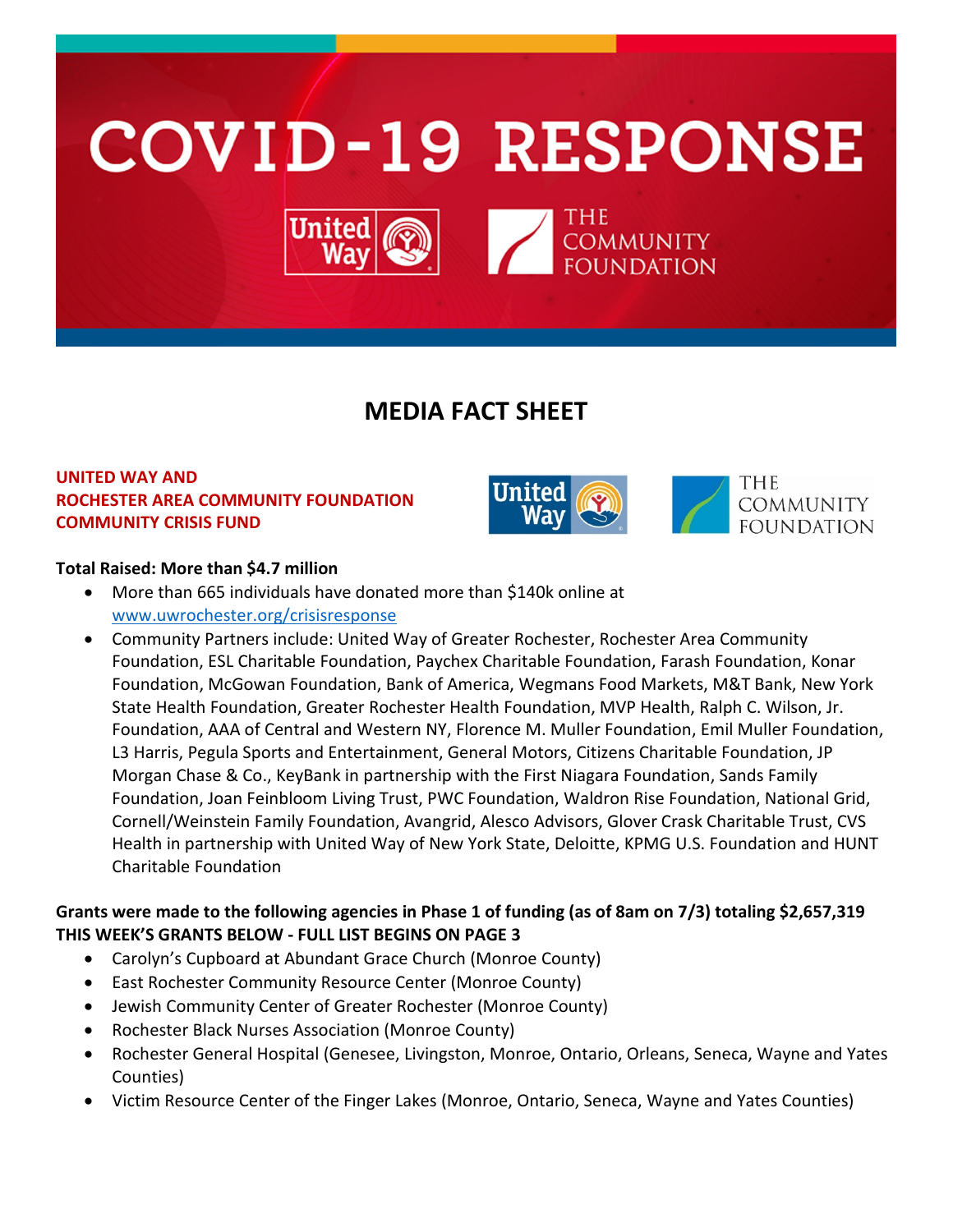

#### **MASKMAKERS**

**We anticipate that more than 50,000 homemade masks are needed for nonprofit staff and clients**—and we need the community's help to keep their staff and clients safe and healthy during the COVID-19 pandemic. **We have received 14,000 homemade masks to provide to local nonprofits. 35,500 homemade masks have been requested by nonprofits – we still need your help!** Community members can visit www.uwrochester.org/covidmasks to learn how they can donate homemade masks to be a United Way #MaskMaker.

#### **VOLUNTEER UNITED**

- Number of volunteers: **4,409 volunteer slots filled**
- Agency spotlight:
	- The YWCA of Rochester & Monroe County is looking for volunteers and donors to put together craft kits by gathering materials and simple, straightforward instructions. Ideas include:
		- o A make-your-own-picture frame, which could include the unfinished frame, wood, glue, paint and shellac
		- o Make-your-own jewelry kits including beads, buttons, thread, etc.
		- o Decorate-your-own planters including planter, paint and shellac
		- o Make-your-own puzzle
		- o Make-your-own stationary
		- o Decorate-your-own pillowcase kit could include pillowcase and fabric markers
		- o Make-your-own mask
		- o These are just some ideas, the YWCA welcomes YOUR creativity as well!
		- o [https://uwrochester.galaxydigital.com/need/detail/?need\\_id=520846](https://uwrochester.galaxydigital.com/need/detail/?need_id=520846)
	- See all volunteer opportunities at [www.uwrochester.org/covidvolunteer](http://www.uwrochester.org/covidvolunteer)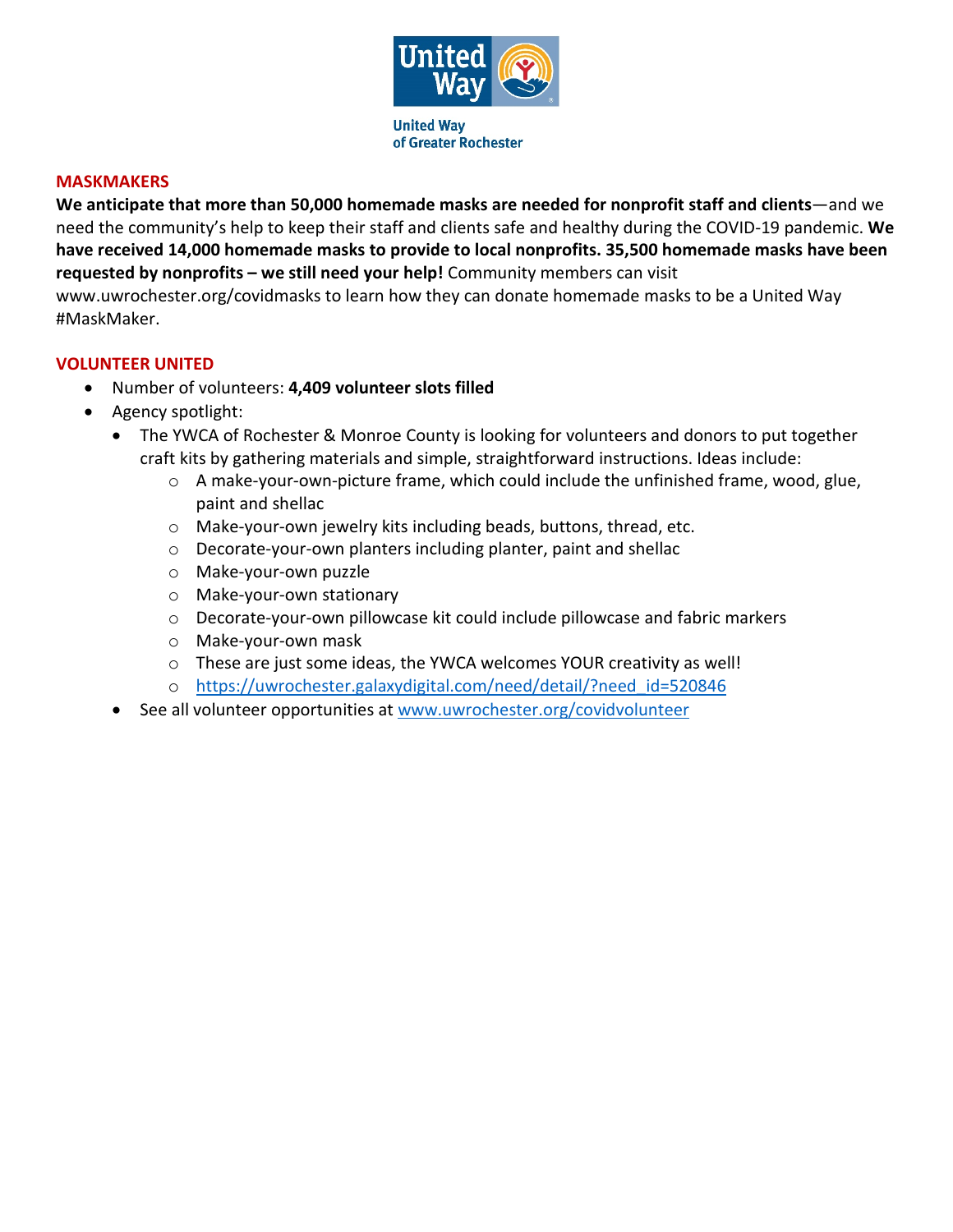## **COMPLETE LIST OF COMMUNITY CRISIS FUND GRANTS**

### THIS WEEK'S GRANTS HIGHLIGHTED

- Carolyn's Cupboard at Abundant Grace Church (Monroe County)
- East Rochester Community Resource Center (Monroe County)
- Jewish Community Center (Monroe County)
- Rochester Black Nurses Association (Monroe County)
- Rochester General Hospital (Genesee, Livingston, Monroe, Ontario, Orleans, Seneca, Wayne and Yates Counties)
- Victim Resource Center of the Finger Lakes (Monroe, Ontario, Seneca, Wayne and Yates Counties)
- Action for a Better Community (Monroe County)
- Alzheimer's Association, Rochester & Finger Lakes Region Chapter (Monroe, Genesee, Livingston, Ontario, Orleans, Seneca, Wayne and Yates Counties)
- American Red Cross, Greater Rochester Chapter (Genesee, Livingston, Monroe, Ontario, Orleans, Seneca, Wayne and Yates Counties)
- Anthony L. Jordan Health Corporation (Monroe County)
- ARC of Livingston-Wyoming (Livingston County)
- ARC of Wayne (Wayne County)
- Asbury First United Methodist Church (Monroe County)
- AutismUp (Monroe County)
- Baden Street Settlement (Monroe County)
- Beyond the Sanctuary (Monroe County)
- BluePrint Geneva, Inc. (Ontario County)
- Boys and Girls Club of Geneva (Ontario County)
- Boys & Girls Clubs of Rochester (Monroe County)
- Bridges for Brain Injury (Ontario County)
- Care Net Pregnancy Center (Ontario County)
- Catholic Charities Community Services (Livingston, Monroe, Ontario, Seneca, Wayne and Yates Counties)
- Catholic Charities of Buffalo (Orleans and Genesee Counties)
- Catholic Charities of Livingston County (Livingston County)
- Catholic Family Center (Monroe County)
- Celebrate! Family Church (Livingston County)
- Center for Community Alternatives (Monroe County)
- Center for Employment Opportunities (CEO) (Monroe County)
- Center for Youth Services (Monroe County)
- Charles Settlement House (Monroe County)
- Charlotte House, Inc. (Genesee, Livingston and Orleans County)
- Child Advocacy Center of the Finger Lakes (Ontario, Seneca and Yates Counties)
- Children's Institute (Monroe County)
- Community Action for Wyoming County (Wyoming County)
- Community Food Cupboard of Rochester (Monroe County)
- Community Hygiene Bank of Concordia Lutheran Church (Monroe County)
- Community Place of Greater Rochester (Monroe County)
- DePaul (Genesee, Monroe and Orleans County)
- Eastern Services Worker Association (Monroe County)
- Edith B. Ford Memorial Library (Seneca County)
- Empire Justice Center (Genesee, Livingston, Monroe, Ontario, Orleans, Seneca, Wayne and Yates Counties)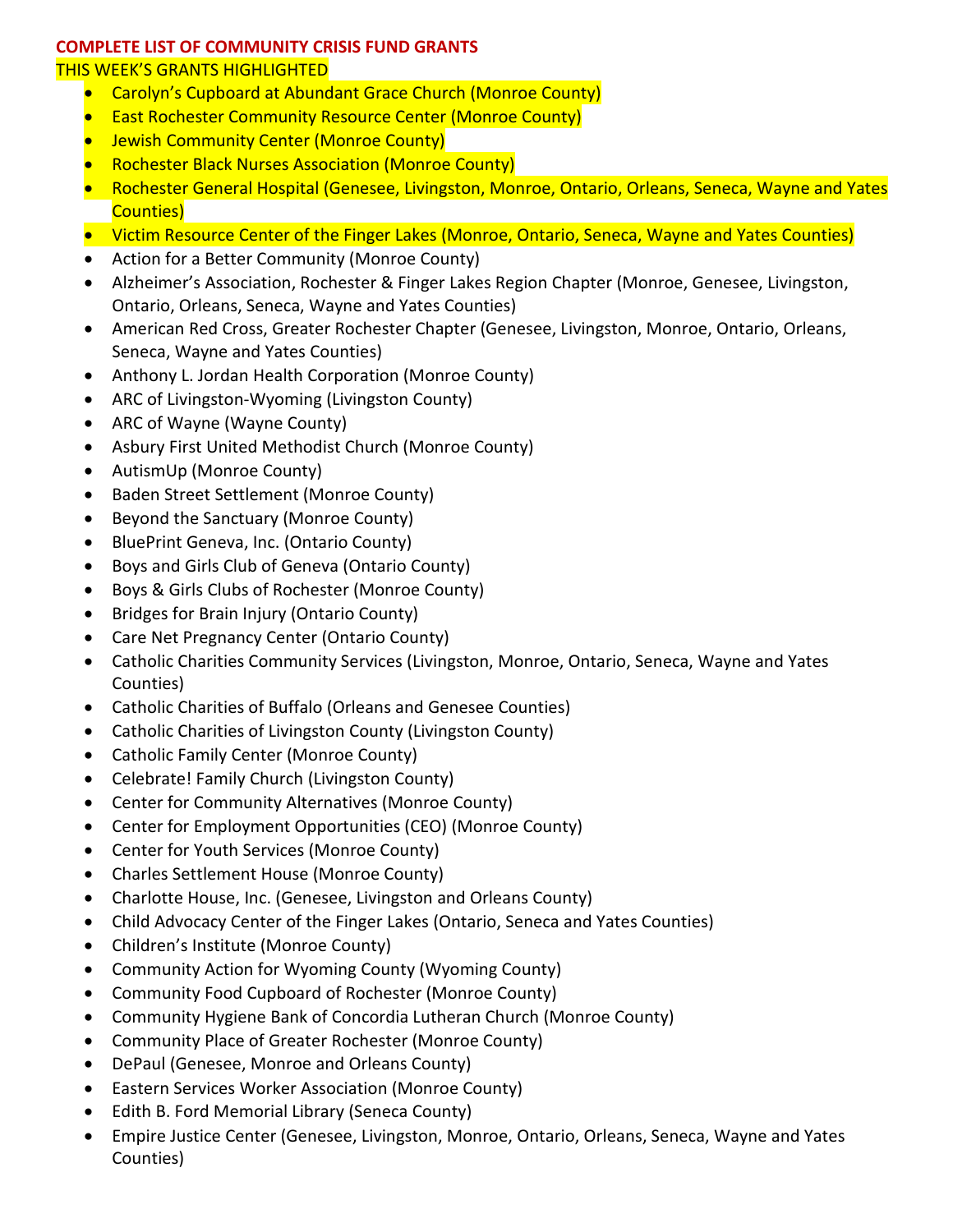- Empire Justice Center C.A.S.H. program (Genesee, Livingston, Monroe, Ontario, Orleans, Seneca, Wayne and Yates Counties)
- Endless Highway (Genesee, Livingston, Monroe, Ontario, Orleans, Seneca, Wayne and Yates Counties)
- Epilepsy-Pralid (Monroe and Ontario Counties)
- Family Counseling Service of the Finger Lakes (Wayne County)
- Finger Lakes Community Schools/Linked to Family Counseling Service of the Finger Lakes (Wayne County)
- Finger Lakes Counseling & Referral Agency (Ontario, Seneca, Wayne and Yates Counties)
- Foodlink (Genesee, Livingston, Monroe, Ontario, Orleans, Seneca, Wayne and Yates Counties)
- Gananda Education Foundation (Wayne County)
- GLOW YMCA (Genesee, Livingston, Orleans and Wyoming Counties)
- Goodwill of the Finger Lakes (Livingston, Monroe, Ontario, Seneca and Wayne Counties)
- Golisano Autism Center (Genesee, Livingston, Monroe and Ontario Counties)
- Goodwill of the Finger Lakes (Monroe County)
- Healthy Baby Network (Monroe County)
- Heritage Christian Services (Monroe County)
- Hope Lutheran Church (Monroe County)
- House of Mercy (Genesee, Livingston, Monroe, Ontario, Orleans, Seneca, Wayne and Yates Counties)
- Ibero-American Action League (Monroe County)
- Jewish Community Center (Monroe County)
- Jewish Home of Rochester (Monroe County)
- Jewish Family Services of Rochester (Monroe County)
- Joint Heirs Kingdom Ministries (Monroe, Ontario and Way Counties)
- Judicial Process Commission (Monroe County)
- Keeping our Promise Rochester (Monroe County)
- Ibero-American-Action League (Monroe County)
- Independent Living of the Genesee Region (Genesee and Orleans Counties)
- Interlaken Public Library (Seneca County)
- Legal Aid Society (Genesee, Livingston, Monroe, Ontario, Orleans and Wayne Counties)
- Lifespan (Monroe County)
- Living Well Mission (Yates County)
- Livingston County (Livingston County)
- Lodi Whittier Library (Seneca County)
- Loop Ministries (Monroe County)
- Mary Cariola Center (Monroe, Genesee, Livingston, Ontario, Orleans, Seneca, Wayne and Yates Counties)
- Mary's Place Refugee Outreach (Monroe County)
- Meals on Wheels (Monroe County)
- Medical Motor Services (Monroe County)
- Monroe Community College Foundation (Monroe County)
- Mt. Hope Family Center (Monroe County)
- Mozaic (Seneca and Yates Counties)
- Newark Food Closet (Wayne County)
- Ontario ARC NYSARC Inc, Ontario County Chapter (Ontario County)
- Pathway Home of the Finger Lakes (Seneca County)
- Patrick Place Comfort Care Home (Livingston and Monroe Counties)
- Planned Parenthood of Western and Central NY (Genesee, Livingston, Monroe, Ontario, Orleans, Wayne and Yates Counties)
- Pro Action of Steuben and Yates (Yates County)